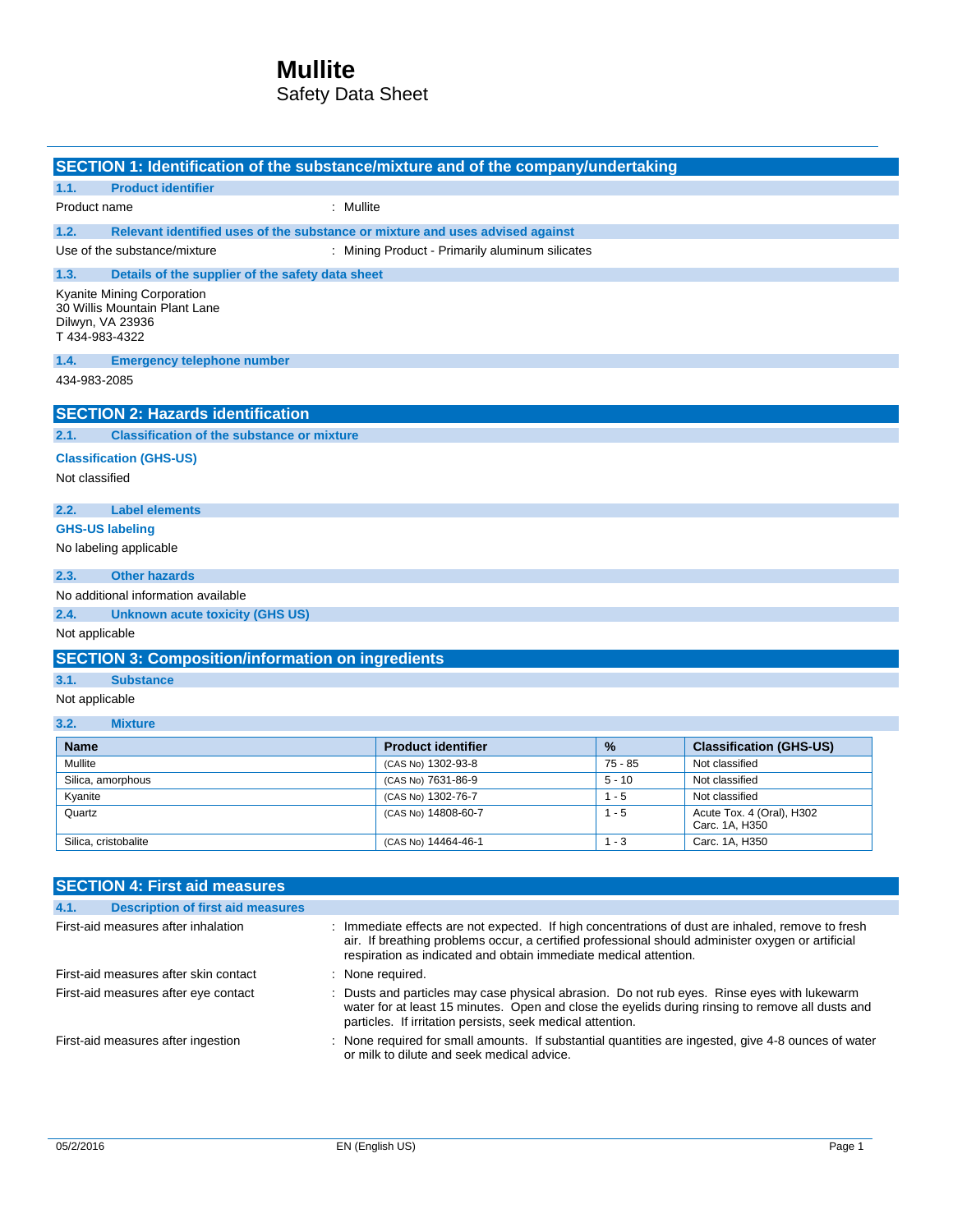L

| 4.2.<br>Most important symptoms and effects, both acute and delayed          |                                                                                                                                                                                                                                                                                                                                                                                                                                                                                                                                                                                                                                                                                                                                                                                       |  |  |  |  |
|------------------------------------------------------------------------------|---------------------------------------------------------------------------------------------------------------------------------------------------------------------------------------------------------------------------------------------------------------------------------------------------------------------------------------------------------------------------------------------------------------------------------------------------------------------------------------------------------------------------------------------------------------------------------------------------------------------------------------------------------------------------------------------------------------------------------------------------------------------------------------|--|--|--|--|
|                                                                              |                                                                                                                                                                                                                                                                                                                                                                                                                                                                                                                                                                                                                                                                                                                                                                                       |  |  |  |  |
| Symptoms/injuries after inhalation                                           | : Inhalation of high dust concentrations may cause coughing and mild irritation. Repeated<br>inhalation of dusts containing crystalline silica over time can cause progressive fibrotic lung<br>disease (silicosis) and increase the risks of developing respiratory cancer. Lung damage may<br>progress even if the worker is removed from exposure. Silicosis can result in death from cardiac<br>failure or the destruction of lung tissue. The extent and severity of lung damage depends on a<br>variety of factors including particle size, percentage of silica, natural resistance, dust<br>concentration, and length of exposure. Aluminum silicates may also cause milder lung effects.                                                                                     |  |  |  |  |
| Symptoms/injuries after skin contact                                         | Irritation is not expected.                                                                                                                                                                                                                                                                                                                                                                                                                                                                                                                                                                                                                                                                                                                                                           |  |  |  |  |
| Symptoms/injuries after eye contact                                          | Chemical irritation is not expected. Dusts and particles may scratch the eyes.                                                                                                                                                                                                                                                                                                                                                                                                                                                                                                                                                                                                                                                                                                        |  |  |  |  |
| Symptoms/injuries after ingestion                                            | : Not considered a likely route of exposure under normal product use conditions. May cause<br>gastrointestinal irritation if swallowed. Product is relatively non-toxic.                                                                                                                                                                                                                                                                                                                                                                                                                                                                                                                                                                                                              |  |  |  |  |
| 4.3.                                                                         | Indication of any immediate medical attention and special treatment needed                                                                                                                                                                                                                                                                                                                                                                                                                                                                                                                                                                                                                                                                                                            |  |  |  |  |
| No additional information available                                          |                                                                                                                                                                                                                                                                                                                                                                                                                                                                                                                                                                                                                                                                                                                                                                                       |  |  |  |  |
| <b>SECTION 5: Firefighting measures</b>                                      |                                                                                                                                                                                                                                                                                                                                                                                                                                                                                                                                                                                                                                                                                                                                                                                       |  |  |  |  |
| <b>Extinguishing media</b><br>5.1.                                           |                                                                                                                                                                                                                                                                                                                                                                                                                                                                                                                                                                                                                                                                                                                                                                                       |  |  |  |  |
| Suitable extinguishing media                                                 | : Does not burn. Use extinguishing media appropriate for surrounding fire.                                                                                                                                                                                                                                                                                                                                                                                                                                                                                                                                                                                                                                                                                                            |  |  |  |  |
| Unsuitable extinguishing media                                               | : None.                                                                                                                                                                                                                                                                                                                                                                                                                                                                                                                                                                                                                                                                                                                                                                               |  |  |  |  |
|                                                                              |                                                                                                                                                                                                                                                                                                                                                                                                                                                                                                                                                                                                                                                                                                                                                                                       |  |  |  |  |
| 5.2.<br>Special hazards arising from the substance or mixture<br>Fire hazard | : Not flammable.                                                                                                                                                                                                                                                                                                                                                                                                                                                                                                                                                                                                                                                                                                                                                                      |  |  |  |  |
| Explosion hazard                                                             | : None known.                                                                                                                                                                                                                                                                                                                                                                                                                                                                                                                                                                                                                                                                                                                                                                         |  |  |  |  |
| Reactivity                                                                   | $:$ None.                                                                                                                                                                                                                                                                                                                                                                                                                                                                                                                                                                                                                                                                                                                                                                             |  |  |  |  |
|                                                                              |                                                                                                                                                                                                                                                                                                                                                                                                                                                                                                                                                                                                                                                                                                                                                                                       |  |  |  |  |
| 5.3.<br><b>Advice for firefighters</b>                                       |                                                                                                                                                                                                                                                                                                                                                                                                                                                                                                                                                                                                                                                                                                                                                                                       |  |  |  |  |
| Protection during firefighting                                               | : Firefighters should wear full protective gear.                                                                                                                                                                                                                                                                                                                                                                                                                                                                                                                                                                                                                                                                                                                                      |  |  |  |  |
| <b>SECTION 6: Accidental release measures</b>                                |                                                                                                                                                                                                                                                                                                                                                                                                                                                                                                                                                                                                                                                                                                                                                                                       |  |  |  |  |
| 6.1.                                                                         | Personal precautions, protective equipment and emergency procedures                                                                                                                                                                                                                                                                                                                                                                                                                                                                                                                                                                                                                                                                                                                   |  |  |  |  |
| General measures                                                             | : Avoid inhalation of dust from the spilled material. Do not walk through or scatter spilled material.                                                                                                                                                                                                                                                                                                                                                                                                                                                                                                                                                                                                                                                                                |  |  |  |  |
| 6.1.1.<br>For non-emergency personnel                                        |                                                                                                                                                                                                                                                                                                                                                                                                                                                                                                                                                                                                                                                                                                                                                                                       |  |  |  |  |
| No additional information available                                          |                                                                                                                                                                                                                                                                                                                                                                                                                                                                                                                                                                                                                                                                                                                                                                                       |  |  |  |  |
| 6.1.2.<br>For emergency responders                                           |                                                                                                                                                                                                                                                                                                                                                                                                                                                                                                                                                                                                                                                                                                                                                                                       |  |  |  |  |
| No additional information available                                          |                                                                                                                                                                                                                                                                                                                                                                                                                                                                                                                                                                                                                                                                                                                                                                                       |  |  |  |  |
| 6.2.<br><b>Environmental precautions</b>                                     |                                                                                                                                                                                                                                                                                                                                                                                                                                                                                                                                                                                                                                                                                                                                                                                       |  |  |  |  |
| Avoid release to the environment.                                            |                                                                                                                                                                                                                                                                                                                                                                                                                                                                                                                                                                                                                                                                                                                                                                                       |  |  |  |  |
| Methods and material for containment and cleaning up<br>6.3.                 |                                                                                                                                                                                                                                                                                                                                                                                                                                                                                                                                                                                                                                                                                                                                                                                       |  |  |  |  |
| For containment                                                              | : Stop the flow of material, if this is without risk.                                                                                                                                                                                                                                                                                                                                                                                                                                                                                                                                                                                                                                                                                                                                 |  |  |  |  |
| Methods for cleaning up                                                      | : Use wet clean-up methods (wiping, mopping, etc.) or a vacuum to remove small amounts. The<br>vacuum must be equipped with a filtration system sufficient to remove and prevent the<br>recirculation of crystalline silica (a vacuum equipped with a high-efficiency particulate air filter<br>(HEPA) filter is recommended). For large spills, use a fine water spray or mist to control dust<br>creation and carefully scoop or shovel into a clean, dry container for later reuse or disposal.<br>Completely remove all dusts to prevent recirculation of crystalline silica into the workplace. DO<br>NOT USE DRY SWEEPING OR COMPRESSED AIR TO CLEAN SPILLS. Clean-up personnel<br>must wear appropriate protective equipment including respiratory protection (See Section 8). |  |  |  |  |
| <b>Reference to other sections</b><br>6.4.                                   |                                                                                                                                                                                                                                                                                                                                                                                                                                                                                                                                                                                                                                                                                                                                                                                       |  |  |  |  |

No additional information available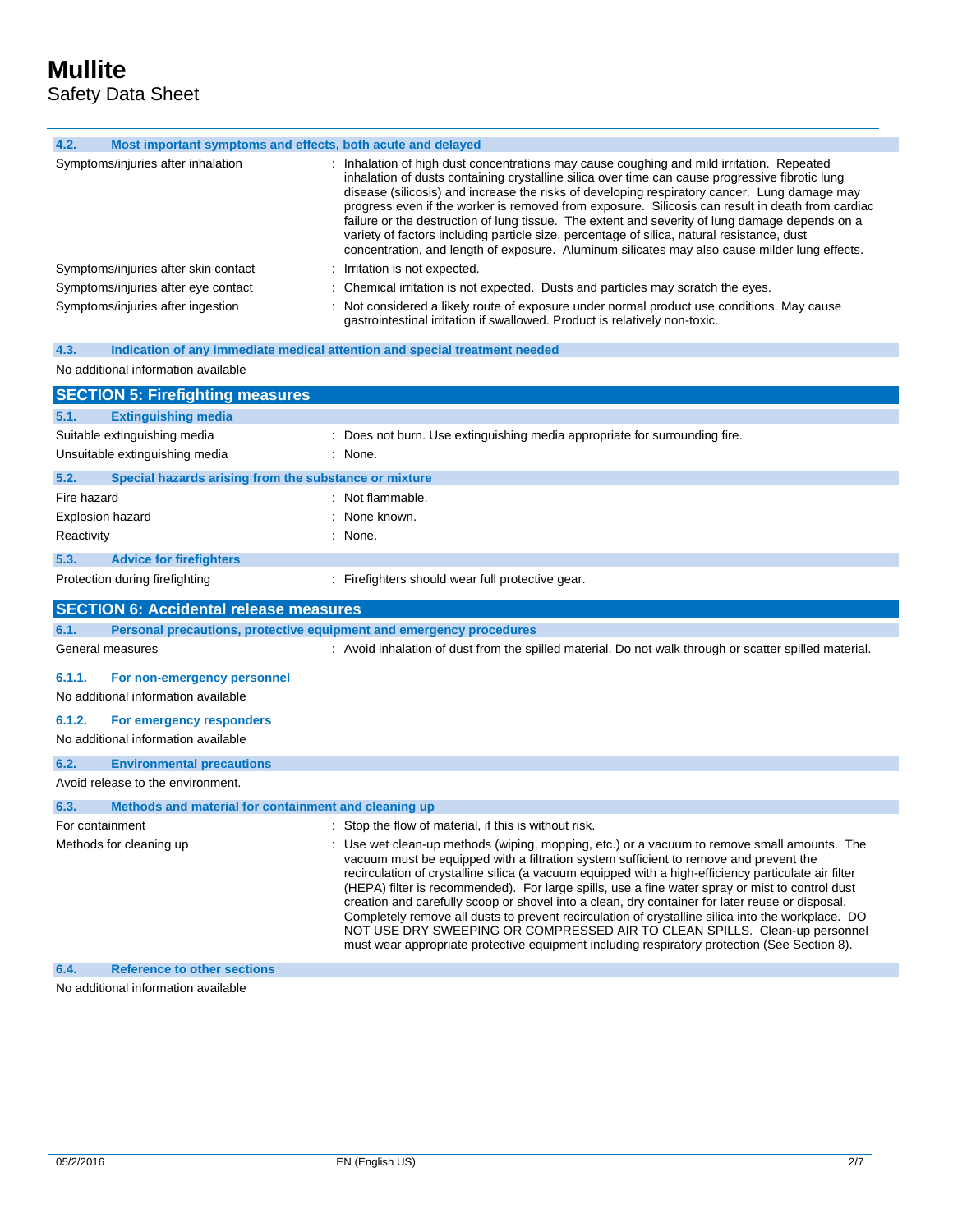# **Mullite**

Safety Data Sheet

| <b>SECTION 7: Handling and storage</b>                                                                                                                                                                                                                                                                                                                                                                                                                                                                                                                          |                                |                                                                                                                                                                                                                                                                                          |                                                                                                                                                                                                                                                                                                                                                                              |  |
|-----------------------------------------------------------------------------------------------------------------------------------------------------------------------------------------------------------------------------------------------------------------------------------------------------------------------------------------------------------------------------------------------------------------------------------------------------------------------------------------------------------------------------------------------------------------|--------------------------------|------------------------------------------------------------------------------------------------------------------------------------------------------------------------------------------------------------------------------------------------------------------------------------------|------------------------------------------------------------------------------------------------------------------------------------------------------------------------------------------------------------------------------------------------------------------------------------------------------------------------------------------------------------------------------|--|
| 7.1.<br><b>Precautions for safe handling</b>                                                                                                                                                                                                                                                                                                                                                                                                                                                                                                                    |                                |                                                                                                                                                                                                                                                                                          |                                                                                                                                                                                                                                                                                                                                                                              |  |
| Precautions for safe handling                                                                                                                                                                                                                                                                                                                                                                                                                                                                                                                                   |                                | : Plant processes should be designed to control airborne dusts at or below acceptable exposure<br>guidelines. DO NOT use compressed air or dry sweeping to remove dust from work area. Dusts<br>should be removed using vacuum or wet clean-up methods (wet towels, use of mists, etc.). |                                                                                                                                                                                                                                                                                                                                                                              |  |
|                                                                                                                                                                                                                                                                                                                                                                                                                                                                                                                                                                 |                                | clothing before re-wearing. Do not take contaminated clothing home.                                                                                                                                                                                                                      | Under dusty conditions, employees should wear coveralls or other suitable work clothing.<br>Contaminated clothing must be vacuumed before removal and respiratory protection should be<br>the last article of clothing removed. DO NOT REMOVE dusts from clothing by blowing or<br>shaking. Practice good housekeeping. Wash thoroughly after handling. Launder contaminated |  |
| 7.2.                                                                                                                                                                                                                                                                                                                                                                                                                                                                                                                                                            |                                | Conditions for safe storage, including any incompatibilities                                                                                                                                                                                                                             |                                                                                                                                                                                                                                                                                                                                                                              |  |
| Storage conditions                                                                                                                                                                                                                                                                                                                                                                                                                                                                                                                                              |                                | to minimize dust accumulation.                                                                                                                                                                                                                                                           | : Store in a dry area in closed containers. Storage and work areas should be periodically cleaned                                                                                                                                                                                                                                                                            |  |
| 7.3.<br><b>Specific end use(s)</b>                                                                                                                                                                                                                                                                                                                                                                                                                                                                                                                              |                                |                                                                                                                                                                                                                                                                                          |                                                                                                                                                                                                                                                                                                                                                                              |  |
| No additional information available                                                                                                                                                                                                                                                                                                                                                                                                                                                                                                                             |                                |                                                                                                                                                                                                                                                                                          |                                                                                                                                                                                                                                                                                                                                                                              |  |
| <b>SECTION 8: Exposure controls/personal protection</b>                                                                                                                                                                                                                                                                                                                                                                                                                                                                                                         |                                |                                                                                                                                                                                                                                                                                          |                                                                                                                                                                                                                                                                                                                                                                              |  |
| 8.1.<br><b>Control parameters</b>                                                                                                                                                                                                                                                                                                                                                                                                                                                                                                                               |                                |                                                                                                                                                                                                                                                                                          |                                                                                                                                                                                                                                                                                                                                                                              |  |
|                                                                                                                                                                                                                                                                                                                                                                                                                                                                                                                                                                 |                                |                                                                                                                                                                                                                                                                                          |                                                                                                                                                                                                                                                                                                                                                                              |  |
| Silica, cristobalite (14464-46-1)                                                                                                                                                                                                                                                                                                                                                                                                                                                                                                                               |                                |                                                                                                                                                                                                                                                                                          |                                                                                                                                                                                                                                                                                                                                                                              |  |
| USA ACGIH                                                                                                                                                                                                                                                                                                                                                                                                                                                                                                                                                       | ACGIH TWA (mg/m <sup>3</sup> ) |                                                                                                                                                                                                                                                                                          | $0.025$ mg/m <sup>3</sup>                                                                                                                                                                                                                                                                                                                                                    |  |
|                                                                                                                                                                                                                                                                                                                                                                                                                                                                                                                                                                 |                                |                                                                                                                                                                                                                                                                                          |                                                                                                                                                                                                                                                                                                                                                                              |  |
| Quartz (14808-60-7)<br><b>USA ACGIH</b>                                                                                                                                                                                                                                                                                                                                                                                                                                                                                                                         | ACGIH TWA (mg/m <sup>3</sup> ) |                                                                                                                                                                                                                                                                                          | $0.025$ mg/m <sup>3</sup>                                                                                                                                                                                                                                                                                                                                                    |  |
|                                                                                                                                                                                                                                                                                                                                                                                                                                                                                                                                                                 |                                |                                                                                                                                                                                                                                                                                          |                                                                                                                                                                                                                                                                                                                                                                              |  |
| 8.2.<br><b>Exposure controls</b>                                                                                                                                                                                                                                                                                                                                                                                                                                                                                                                                |                                |                                                                                                                                                                                                                                                                                          |                                                                                                                                                                                                                                                                                                                                                                              |  |
| Appropriate engineering controls<br>: Use local exhaust and general ventilation as necessary to control air contaminants at or below<br>acceptable exposure guidelines. Collection systems must be designed and maintained to<br>prevent the accumulation and recirculation of respirable silica into the workplace. Additional<br>controls to limit exposure to crystalline silica may include but are not limited to: wet processes,<br>installation of dust collection systems, dust control additives, enclosed work processes, and<br>automated processes. |                                |                                                                                                                                                                                                                                                                                          |                                                                                                                                                                                                                                                                                                                                                                              |  |
| Hand protection                                                                                                                                                                                                                                                                                                                                                                                                                                                                                                                                                 |                                | : Protective gloves are recommended.                                                                                                                                                                                                                                                     |                                                                                                                                                                                                                                                                                                                                                                              |  |
| Eye protection                                                                                                                                                                                                                                                                                                                                                                                                                                                                                                                                                  |                                | : Safety glasses with side shields or goggles to prevent dust and particles from entering the eyes.                                                                                                                                                                                      |                                                                                                                                                                                                                                                                                                                                                                              |  |
| Skin and body protection                                                                                                                                                                                                                                                                                                                                                                                                                                                                                                                                        |                                | : Use body protection appropriate for task.                                                                                                                                                                                                                                              |                                                                                                                                                                                                                                                                                                                                                                              |  |
| Respiratory protection                                                                                                                                                                                                                                                                                                                                                                                                                                                                                                                                          |                                | : If exposure limits are exceeded or irritation is experienced, NIOSH approved respiratory                                                                                                                                                                                               |                                                                                                                                                                                                                                                                                                                                                                              |  |
|                                                                                                                                                                                                                                                                                                                                                                                                                                                                                                                                                                 |                                | protection should be worn.                                                                                                                                                                                                                                                               |                                                                                                                                                                                                                                                                                                                                                                              |  |
| <b>SECTION 9: Physical and chemical properties</b>                                                                                                                                                                                                                                                                                                                                                                                                                                                                                                              |                                |                                                                                                                                                                                                                                                                                          |                                                                                                                                                                                                                                                                                                                                                                              |  |
| Information on basic physical and chemical properties<br>9.1.                                                                                                                                                                                                                                                                                                                                                                                                                                                                                                   |                                |                                                                                                                                                                                                                                                                                          |                                                                                                                                                                                                                                                                                                                                                                              |  |
| Physical state                                                                                                                                                                                                                                                                                                                                                                                                                                                                                                                                                  |                                | : Solid                                                                                                                                                                                                                                                                                  |                                                                                                                                                                                                                                                                                                                                                                              |  |
| Appearance                                                                                                                                                                                                                                                                                                                                                                                                                                                                                                                                                      |                                | : Vitreous                                                                                                                                                                                                                                                                               |                                                                                                                                                                                                                                                                                                                                                                              |  |
| Color                                                                                                                                                                                                                                                                                                                                                                                                                                                                                                                                                           |                                | Light gray to white                                                                                                                                                                                                                                                                      |                                                                                                                                                                                                                                                                                                                                                                              |  |
| Odor                                                                                                                                                                                                                                                                                                                                                                                                                                                                                                                                                            |                                | : Odorless.                                                                                                                                                                                                                                                                              |                                                                                                                                                                                                                                                                                                                                                                              |  |
| Odor threshold                                                                                                                                                                                                                                                                                                                                                                                                                                                                                                                                                  |                                | : No data available                                                                                                                                                                                                                                                                      |                                                                                                                                                                                                                                                                                                                                                                              |  |
| рH                                                                                                                                                                                                                                                                                                                                                                                                                                                                                                                                                              |                                | : No data available                                                                                                                                                                                                                                                                      |                                                                                                                                                                                                                                                                                                                                                                              |  |
| Relative evaporation rate (butyl acetate=1)                                                                                                                                                                                                                                                                                                                                                                                                                                                                                                                     |                                | : No data available                                                                                                                                                                                                                                                                      |                                                                                                                                                                                                                                                                                                                                                                              |  |
| Melting point                                                                                                                                                                                                                                                                                                                                                                                                                                                                                                                                                   |                                | $P.C.E. 36-37$                                                                                                                                                                                                                                                                           |                                                                                                                                                                                                                                                                                                                                                                              |  |
| Freezing point                                                                                                                                                                                                                                                                                                                                                                                                                                                                                                                                                  |                                | : No data available                                                                                                                                                                                                                                                                      |                                                                                                                                                                                                                                                                                                                                                                              |  |
| Boiling point                                                                                                                                                                                                                                                                                                                                                                                                                                                                                                                                                   |                                | : No data available                                                                                                                                                                                                                                                                      |                                                                                                                                                                                                                                                                                                                                                                              |  |
| Flash point                                                                                                                                                                                                                                                                                                                                                                                                                                                                                                                                                     |                                | No data available                                                                                                                                                                                                                                                                        |                                                                                                                                                                                                                                                                                                                                                                              |  |
| Auto-ignition temperature                                                                                                                                                                                                                                                                                                                                                                                                                                                                                                                                       |                                | No data available                                                                                                                                                                                                                                                                        |                                                                                                                                                                                                                                                                                                                                                                              |  |
| Decomposition temperature                                                                                                                                                                                                                                                                                                                                                                                                                                                                                                                                       |                                | No data available                                                                                                                                                                                                                                                                        |                                                                                                                                                                                                                                                                                                                                                                              |  |
| Flammability (solid, gas)                                                                                                                                                                                                                                                                                                                                                                                                                                                                                                                                       |                                | : No data available                                                                                                                                                                                                                                                                      |                                                                                                                                                                                                                                                                                                                                                                              |  |
| Vapor pressure                                                                                                                                                                                                                                                                                                                                                                                                                                                                                                                                                  |                                | : No data available                                                                                                                                                                                                                                                                      |                                                                                                                                                                                                                                                                                                                                                                              |  |

Relative vapor density at 20 °C : No data available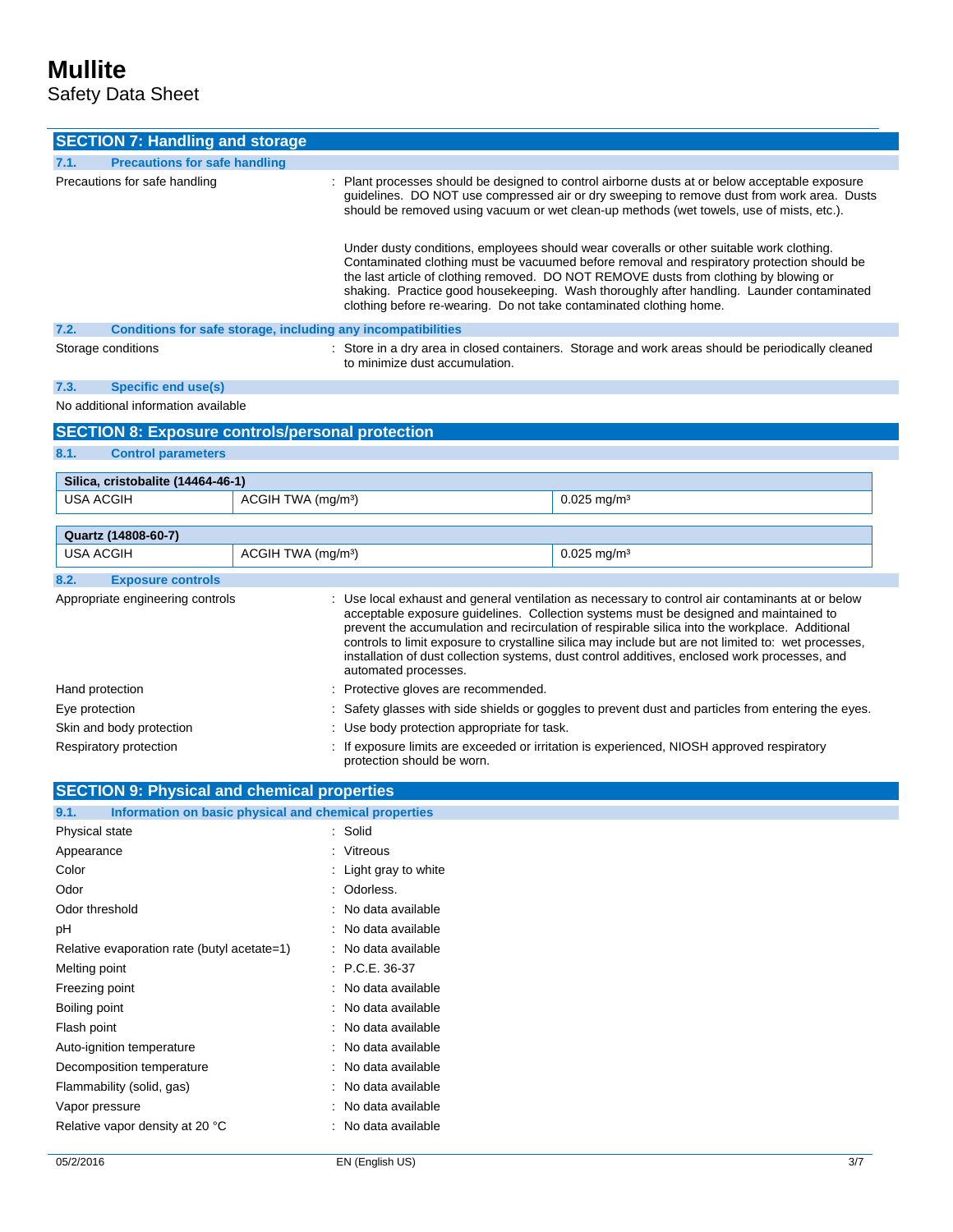### **Mullite** Safety Data Sheet

|                             | Specific gravity         | $: 2.9 - 3.0$       |
|-----------------------------|--------------------------|---------------------|
| Solubility                  |                          | : Insoluble         |
| Log Pow                     |                          | : No data available |
| Log Kow                     |                          | : No data available |
|                             | Viscosity, kinematic     | : No data available |
| Viscosity, dynamic          |                          | : No data available |
| <b>Explosive properties</b> |                          | : No data available |
| Oxidizing properties        |                          | : No data available |
| Explosive limits            |                          | : No data available |
| 9.2.                        | <b>Other information</b> |                     |
|                             |                          |                     |

No additional information available

|                          | <b>SECTION 10: Stability and reactivity</b> |  |  |  |  |
|--------------------------|---------------------------------------------|--|--|--|--|
| 10.1.                    | <b>Reactivity</b>                           |  |  |  |  |
| None.                    |                                             |  |  |  |  |
| 10.2.                    | <b>Chemical stability</b>                   |  |  |  |  |
|                          | Stable under normal conditions.             |  |  |  |  |
| 10.3.                    | <b>Possibility of hazardous reactions</b>   |  |  |  |  |
| Will not occur.          |                                             |  |  |  |  |
| 10.4.                    | <b>Conditions to avoid</b>                  |  |  |  |  |
| None.                    |                                             |  |  |  |  |
| 10.5.                    | <b>Incompatible materials</b>               |  |  |  |  |
| Strong oxidizing agents. |                                             |  |  |  |  |
| 10.6.                    | <b>Hazardous decomposition products</b>     |  |  |  |  |

Quartz may convert to cristobalite at high temperature (> 1470 °C). Kyanite will decompose to form mullite and cristobalite at high temperatures (~ 1450 ºC). This conversion is associated with a large irreversible volume change.

| <b>S SECTION 11: Toxicological information</b> |                                      |  |  |  |
|------------------------------------------------|--------------------------------------|--|--|--|
| 11.1.                                          | Information on toxicological effects |  |  |  |

Acute toxicity in the contract of the classified in the classified in the classified in the classified in the classified in the classified in the classified in the contract of the contract of the contract of the contract o

| Silica, amorphous (7631-86-9)     |                                 |  |  |  |
|-----------------------------------|---------------------------------|--|--|--|
| LD50 oral rat                     | $> 5000$ mg/kg                  |  |  |  |
| LD50 dermal rabbit                | > 2000 mg/kg                    |  |  |  |
| LC50 inhalation rat (mg/l)        | > 2.2 mg/l (Exposure time: 1 h) |  |  |  |
| Quartz (14808-60-7)               |                                 |  |  |  |
| LD50 oral rat                     | 500 mg/kg                       |  |  |  |
| ATE US (oral)                     | 500.00000000 mg/kg              |  |  |  |
| Skin corrosion/irritation         | : Not classified                |  |  |  |
| Serious eye damage/irritation     | : Not classified                |  |  |  |
| Respiratory or skin sensitization | : Not classified                |  |  |  |
| Germ cell mutagenicity            | : Not classified                |  |  |  |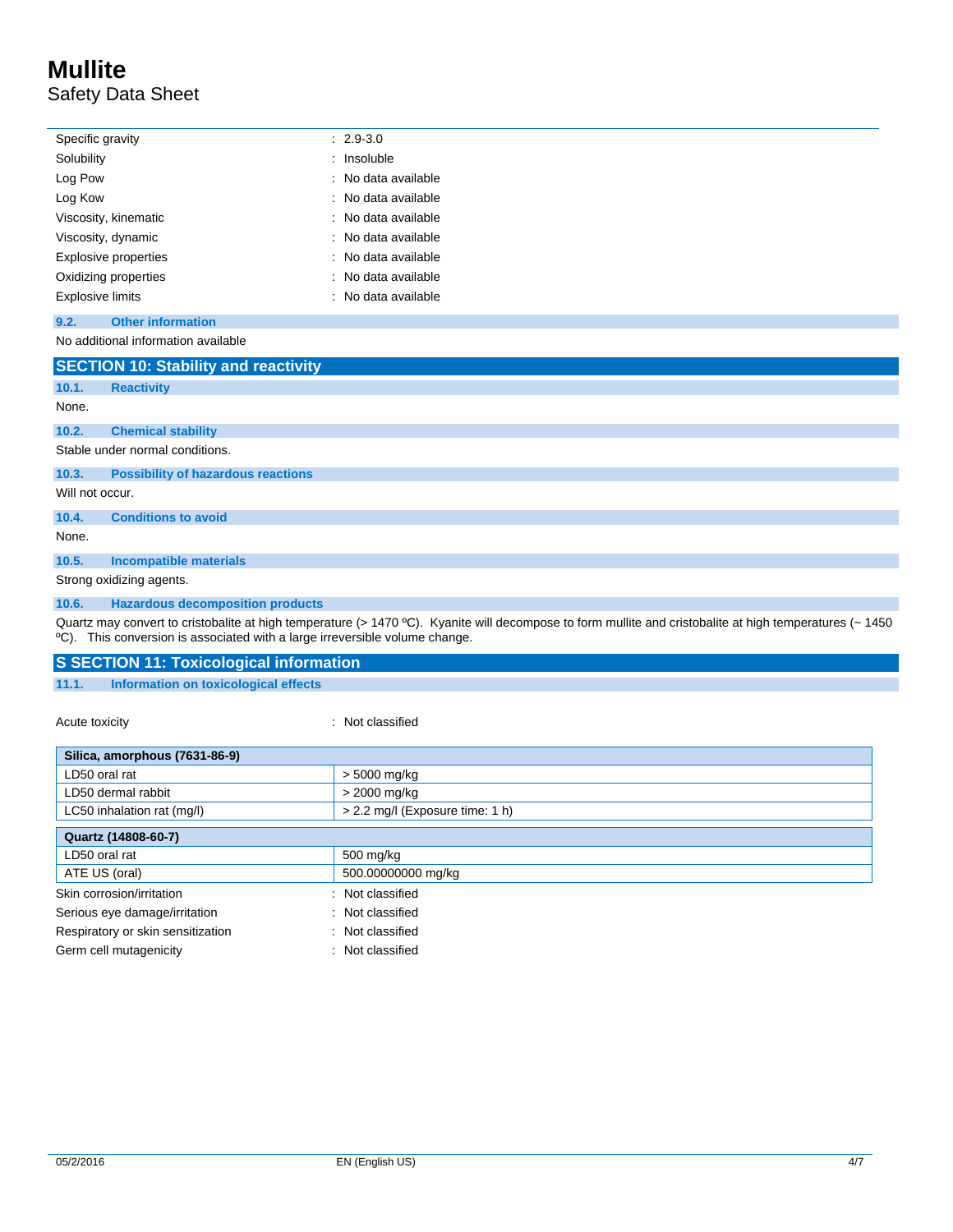|                                                       | inhaled from occupational sources can cause lung cancer in humans. However it pointed out that<br>not all industrial circumstances, nor all crystalline silica types, were to be incriminated. (IARC<br>Monographs on the evaluation of the carcinogenic risks of chemicals to humans, Silica, silicates<br>dust and organic fibres, 1997, Vol. 68, IARC, Lyon, France.)                                                                                                                                                                                                                                                                                                                                   |  |  |  |
|-------------------------------------------------------|------------------------------------------------------------------------------------------------------------------------------------------------------------------------------------------------------------------------------------------------------------------------------------------------------------------------------------------------------------------------------------------------------------------------------------------------------------------------------------------------------------------------------------------------------------------------------------------------------------------------------------------------------------------------------------------------------------|--|--|--|
|                                                       | In June 2003, SCOEL (the EU Scientific Committee on Occupational Exposure Limits) concluded<br>that the main effect in humans of the inhalation of respirable crystalline silica dust is silicosis.<br>There is sufficient information to conclude that the relative risk of lung cancer is increased in<br>persons with silicosis (and, apparently, not in employees without silicosis exposed to silica dust<br>in quarries and in the ceramic industry). Therefore preventing the onset of silicosis will also<br>reduce the cancer risk (SCOEL SUM Doc 94-final, June 2003).                                                                                                                           |  |  |  |
|                                                       | So there is a body of evidence supporting the fact that increased cancer risk would be limited to<br>people already suffering from silicosis. Worker protection against silicosis should be assured by<br>respecting the existing regulatory occupational exposure limits and implementing additional risk<br>management measures where required                                                                                                                                                                                                                                                                                                                                                           |  |  |  |
| Silica, amorphous (7631-86-9)                         |                                                                                                                                                                                                                                                                                                                                                                                                                                                                                                                                                                                                                                                                                                            |  |  |  |
| IARC group                                            | 3 - Not classifiable                                                                                                                                                                                                                                                                                                                                                                                                                                                                                                                                                                                                                                                                                       |  |  |  |
| Silica, cristobalite (14464-46-1)                     |                                                                                                                                                                                                                                                                                                                                                                                                                                                                                                                                                                                                                                                                                                            |  |  |  |
| IARC group                                            | 1 - Carcinogenic to humans                                                                                                                                                                                                                                                                                                                                                                                                                                                                                                                                                                                                                                                                                 |  |  |  |
| Quartz (14808-60-7)                                   |                                                                                                                                                                                                                                                                                                                                                                                                                                                                                                                                                                                                                                                                                                            |  |  |  |
| IARC group                                            | 1 - Carcinogenic to humans                                                                                                                                                                                                                                                                                                                                                                                                                                                                                                                                                                                                                                                                                 |  |  |  |
| National Toxicity Program (NTP) Status                | 2 - Known Human Carcinogens                                                                                                                                                                                                                                                                                                                                                                                                                                                                                                                                                                                                                                                                                |  |  |  |
| Silica, amorphous (7631-86-9)                         |                                                                                                                                                                                                                                                                                                                                                                                                                                                                                                                                                                                                                                                                                                            |  |  |  |
| IARC group                                            | 3 - Not classifiable                                                                                                                                                                                                                                                                                                                                                                                                                                                                                                                                                                                                                                                                                       |  |  |  |
| Reproductive toxicity                                 | : Not classified                                                                                                                                                                                                                                                                                                                                                                                                                                                                                                                                                                                                                                                                                           |  |  |  |
| Specific target organ toxicity (single exposure)      | : The short-term or immediate effects of dust inhalation are expected to be coughing and mild<br>respiratory irritation. Scratching or physical damage to the eyes can cause irritation, pain,<br>redness, tears, blurred vision, and light sensitivity. There may be no symptoms during the early<br>stages of chronic silicosis. As the disease progresses, the symptoms include tiredness,<br>shortness of breath, severe cough, and characteristic x-rays. Shortness of breath upon exertion<br>is one of the most common symptoms and limited chest expansion is the most common physical<br>sign.                                                                                                    |  |  |  |
| Specific target organ toxicity (repeated<br>exposure) | : May cause damage to lungs through prolonged or repeated exposure. Silicosis is a progressive<br>fibrotic pneumoconiosis that greatly decreases the ability of the lungs to provide oxygen<br>(decreased pulmonary capacity). Three types of silicosis have been identified. Acute silicosis<br>can occur several weeks or months following exposure to very high levels of crystalline silica and<br>can result in death in months or within several years. Accelerated silicosis can occur 5-10 years<br>after exposure to higher levels of crystalline silica. Chronic silicosis is the most common type<br>and usually occurs after 10 or more years of exposure to low levels of crystalline silica. |  |  |  |
|                                                       | Similar aluminum silicate minerals such as kaolin have been found to cause lung fibrosis in the<br>absence of crystalline silica. The disease is not as severe as silicosis but can cause respiratory<br>symptoms and changes. Crystalline silica exposure appears to enhance the severity of the<br>disease.                                                                                                                                                                                                                                                                                                                                                                                              |  |  |  |
|                                                       | Animal studies indicate that cristobalite has a greater potential to produce fibrosis than quartz.<br>Cristobalite produces a more severe response than quartz and fibrosis elicited is diffuse rather<br>than nodular.                                                                                                                                                                                                                                                                                                                                                                                                                                                                                    |  |  |  |
|                                                       | Other: Silica particles less than 10 um are considered respirable; however, particles retained in<br>the lungs are generally much smaller. A median diameter of particles retained in the lungs has<br>been cited as 0.5-0.7 µm.                                                                                                                                                                                                                                                                                                                                                                                                                                                                           |  |  |  |
| Aspiration hazard                                     | : Not classified                                                                                                                                                                                                                                                                                                                                                                                                                                                                                                                                                                                                                                                                                           |  |  |  |

Carcinogenicity : In 1997, IARC (the International Agency for Research on Cancer) concluded that crystalline silica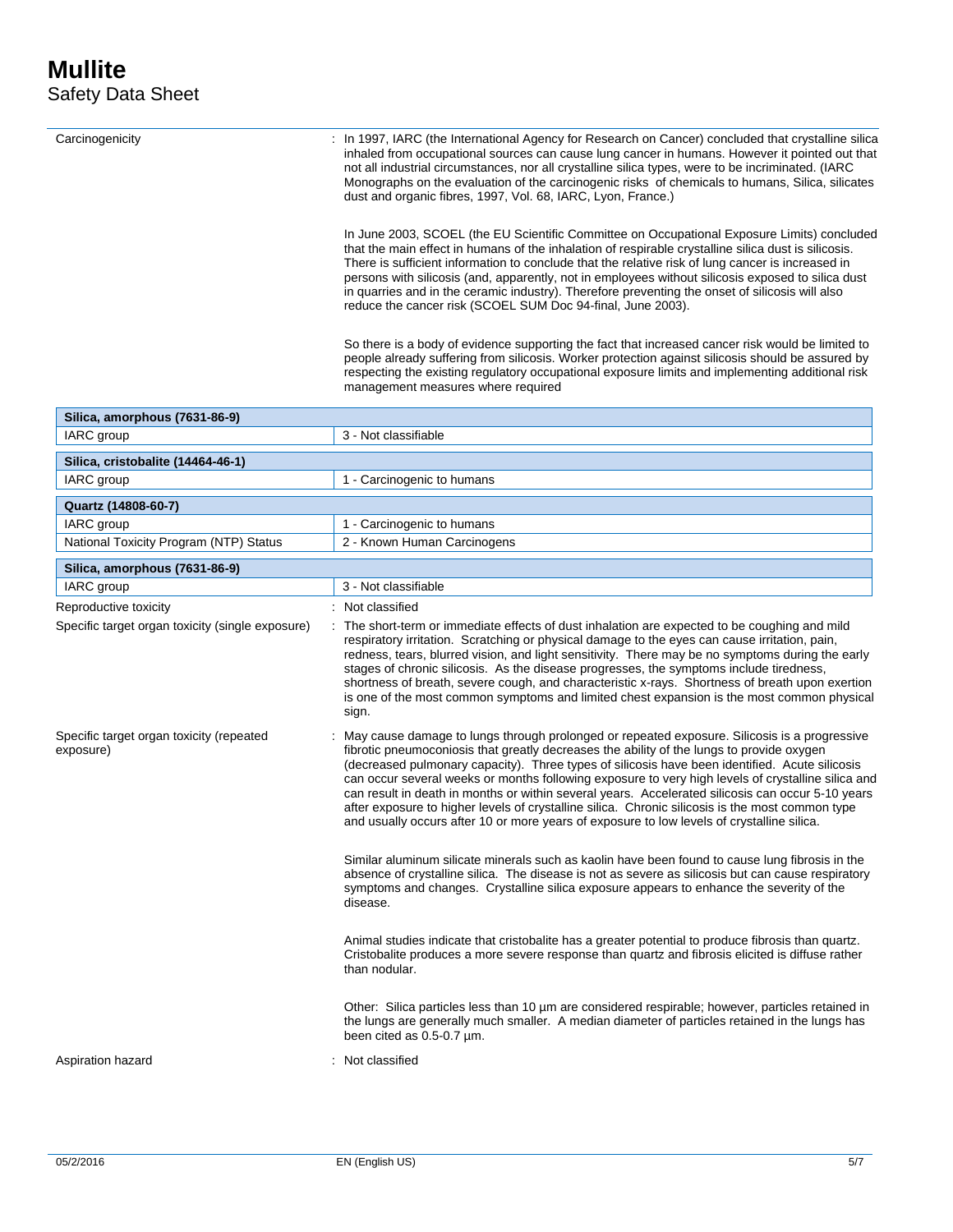Safety Data Sheet

#### **SECTION 12: Ecological information**

#### **12.1. Toxicity**

| Silica, amorphous (7631-86-9)  |                                                                           |
|--------------------------------|---------------------------------------------------------------------------|
| LC50 fish 1                    | 5000 mg/l (Exposure time: 96 h - Species: Brachydanio rerio [static])     |
| EC50 Daphnia 1                 | 7600 mg/l (Exposure time: 48 h - Species: Ceriodaphnia dubia)             |
| EC50 other aquatic organisms 1 | 440 mg/l (Exposure time: 72 h - Species: Pseudokirchneriella subcapitata) |

This product is an ecologically inert material. It does not contain ozone depleting substances and is not expected to exert an ecotoxic effect or bioconcentrate in the food chain.

**12.2. Persistence and degradability**

No additional information available

**12.3. Bioaccumulative potential**

| $(7631 - 86 - 9)$<br><b>Sili</b><br>17024<br>mous<br>amo. |                                                 |  |  |  |
|-----------------------------------------------------------|-------------------------------------------------|--|--|--|
| <b>BCF</b> fish                                           | expected)<br>$_{inc}$<br>umulatior.<br>h1000011 |  |  |  |
| _________                                                 |                                                 |  |  |  |

#### **12.4. Mobility in soil**

No additional information available

**12.5. Other adverse effects**

No additional information available

#### **SECTION 13: Disposal considerations**

**13.1. Waste treatment methods**

Waste disposal recommendations : Dispose of contents/container in accordance with local/regional/national/international regulations.

#### **SECTION 14: Transport information**

#### In accordance with DOT

Not a dangerous good in sense of transport regulations

#### **SECTION 15: Regulatory information**

| 15.1. US Federal regulations                                              |
|---------------------------------------------------------------------------|
| Silica, amorphous (7631-86-9)                                             |
| Listed on the United States TSCA (Toxic Substances Control Act) inventory |
| Silica, cristobalite (14464-46-1)                                         |
| Listed on the United States TSCA (Toxic Substances Control Act) inventory |
| Quartz (14808-60-7)                                                       |
| Listed on the United States TSCA (Toxic Substances Control Act) inventory |
| Mullite (1302-93-8)                                                       |
| Listed on the United States TSCA (Toxic Substances Control Act) inventory |

#### **15.2. US State regulations**

| Quartz (14808-60-7)                     |                                         |                                         |                                         |                                      |  |  |  |
|-----------------------------------------|-----------------------------------------|-----------------------------------------|-----------------------------------------|--------------------------------------|--|--|--|
| U.S. - California -<br>Proposition 65 - | U.S. - California -<br>Proposition 65 - | U.S. - California -<br>Proposition 65 - | U.S. - California -<br>Proposition 65 - | No significance risk level<br>(NSRL) |  |  |  |
| Carcinogens List                        | Developmental Toxicity                  | Reproductive Toxicity -<br>Female       | Reproductive Toxicity - Male            |                                      |  |  |  |
| Yes                                     |                                         |                                         |                                         |                                      |  |  |  |

| Silica, cristobalite (14464-46-1)                          |
|------------------------------------------------------------|
| U.S. - Massachusetts - Right To Know List                  |
| U.S. - Minnesota - Hazardous Substance List                |
| U.S. - New Jersey - Right to Know Hazardous Substance List |
| U.S. - Pennsylvania - RTK (Right to Know) List             |
|                                                            |
| Quartz (14808-60-7)                                        |
| U.S. - Massachusetts - Right To Know List                  |
|                                                            |
| U.S. - Minnesota - Hazardous Substance List                |